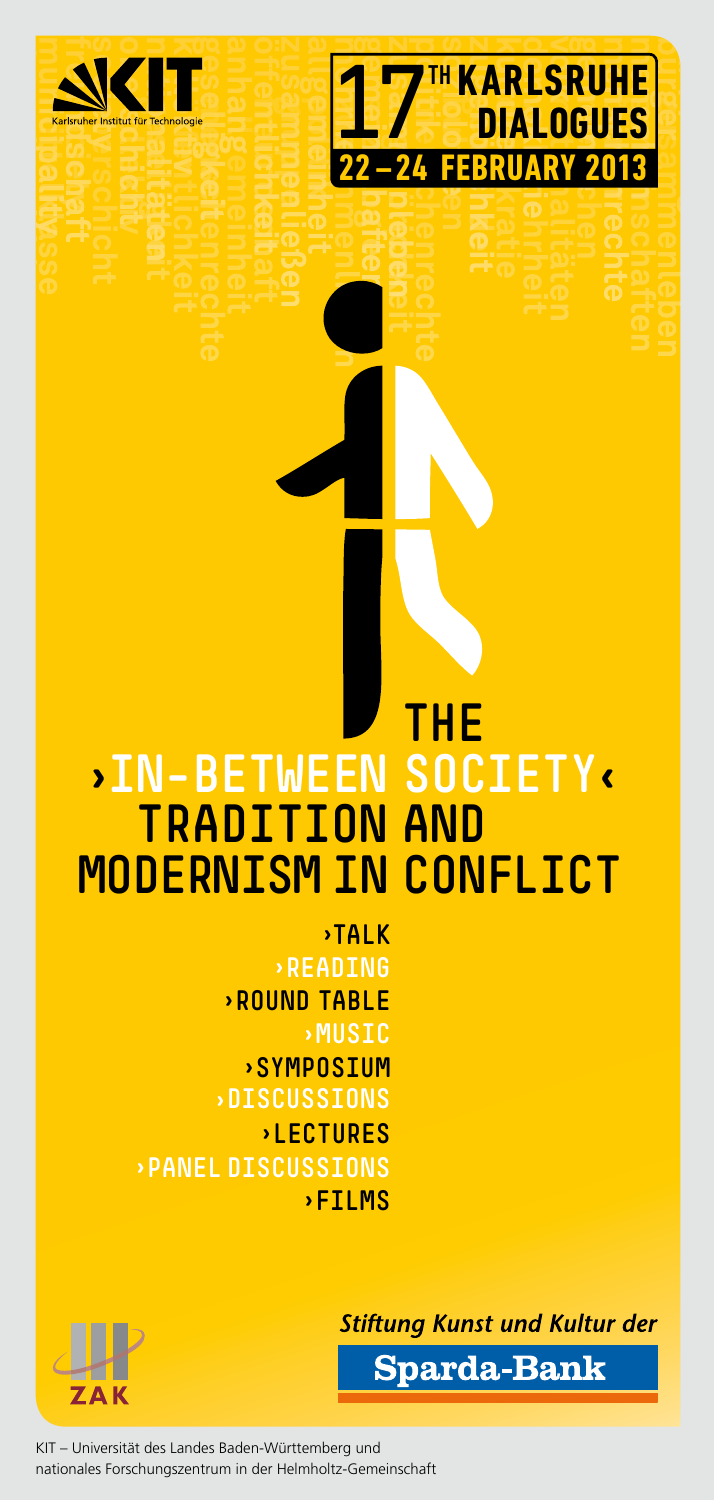22-24 **FEBRUARY** 2013<br>
Our times are fluid and con-<br>
fusing. This 'disorder' and the of social<br>
handling of a modern world in values<br>
perpetual change – a 'liquid now be<br>
modernity' in the words of the and un **FRICARL**<br> **media**<br> **media**<br> **media**<br> **media**<br> **c**<br> **media 1**<br> **2**<br> **1**<br> **2**<br> **0**<br> **0**<br> **1**<br> **1**<br> **1**<br> **1**<br> **1**<br> **1** Our times are fluid and confusing. This 'disorder' and the handling of a modern world in perpetual change – a 'liquid modernity' in the words of the socioligist Zygmunt Bauman – were the main focus of the 16th Karlsruhe Dialogues. This year's Karlsruhe Dialogues enlarge on this and focus on the dialectic forces and the tensions of an 'in-between society'. The balance between tradition and modernism is questioned.

**demokratie** 

danger c<br>betweer<br>to be vul<br>and radi<br>ogy and<br>attribution<br>tract<br>has not<br>its depe national<br> **ne**<br> **cal**<br> **sim**<br> **onl**<br> **nda**<br> **na vie**<br>**v**ab<br>**aci**<br>**pli**<br>**Th**<br>**f** de<br>**y** se<br>**abil** tior<br>fied<br>e fi<br>em<br>ity<br>ity ogy and simplified problem<br>attribution. The fragile 'soc<br>contract' of democratic sta<br>has not only seemingly lost<br>its dependability due to the<br>unfathomable financial mar **che**<br> **menscher**<br> **menscher**<br> **sta**<br> **cher**<br> **cher**<br> **cher**<br> **ma zugehörichkeit soziologie zusammenließen gruppe burger menschen als experience**<br> **burger menschen 2 be**<br>**s** is the set of the set of the *s* is defected<br>**head**<br>**ts** , ract' of<br> **gemeinde**<br> **cologies**<br> **but cologies** Th<br>**de**<br>**de**<br>bile<br>ome **kulturen**<br>**ity**<br>is in **z**<br>**z** is deel-<br>**z**<br>**z** is social cratic states<br>ingly lost<br>**due to the**<br>**nocial mar-**<br>**noceasingly** danger **c**<br>be vu<br>and radio ogy and<br>attribut<br>contrace<br>has not<br>its depe n sc<br>
lne<br>
cal<br>
sin<br>
ion<br>
t' o<br>
nda<br>
ma **v**icle<br>rab<br>ac<br>pli<br>Fide<br>y se<br>abile tion<br>fier<br>e f<br>emokratie ity<br>ity<br>fin **che**<br> **menscher**<br> **menscher**<br> **sta**<br> **cher**<br> **cher**<br> **ma z**<br>**zubsammenling**<br>**zubsammenling**<br>**zubsammenling**<br> **zubsammenling**<br> **zubsammenling**<br> **zubsammenling**<br> **zubsammenling**<br> **zubsammenling**<br> **zubsammenling burger menschen Mans** <mark>Th</mark><br>de<br>bile<br>ble<br>ome **kulturen**<br>**ity**<br>and items **z**<br>**z** *i s i s i s i s i s i s s i s s i s i s i s i s i s i s i s i s i s i s i s i s i s i s i s i s i s i s i s* The global dialectics of tradition and modernism, of state and market, of global and (g) local developments, of the sovereign and its representatives, cause new collective, as well as highly divergent, power constellations and cultural orientations. Intensified by social media, the global arena puts traditional values, local everyday routines and worldwide accepted social norms to the test. This harbours the danger of polarisation: the 'inbetween society' has proven to be vulnerable to extremism and radical action, to ideolattribution. The fragile 'social contract' of democratic states has not only seemingly lost its dependability due to the unfathomable financial markets, but comes increasingly

**frage**<br>**free prepared and**<br>**i** being<br>**unive nationality**<br> **nationality**<br>  $\frac{1}{2}$ <br>  $\frac{1}{2}$ <br>  $\frac{1}{2}$ <br>  $\frac{1}{2}$ <br>  $\frac{1}{2}$ <br>  $\frac{1}{2}$ <br>  $\frac{1}{2}$ <br>  $\frac{1}{2}$ <br>  $\frac{1}{2}$ **oberschicht**<br>The inge<br>Pocia **nationalitäten**<br> **n**<br> **i**<br> **i**<br> **i**<br> **i**<br> **i kollective**<br>**he con<br>adition<br>id anew communities**<br>text and<br>are<br>w, **mittelklasse society nationalities**<br> **he**<br>
adi **communities frameworks**<br> **context**<br> **context**<br> **context**<br> **context**<br> **context nationality**<br>ssue<br>discribies<br>gidiscribies **oberschiff**<br>**oberschicht**<br>**oberschieden**<br>**internationalitäten**<br> **geselligkeit**<br> **geselligkeit**<br> **geselligkeite**<br> **geselligkeite communities mittelklasses**<br> **communities**<br> **communities**<br> **are**<br> **communities**  of social change. Traditional **communities framework**<br> **communicipality**<br> **context**<br> **context**<br> **context**<br> **context**<br> **context** under pressure in the context values and social models are now being discussed anew, and universally accepted values are called into question under a cultural relativistic view. Geopolitical conflicts and cultural differences that were thought to be overcome are once again on the agenda of world politics.

**freundschaft society** 

**freundschaft**

**political freedom on the bala imultaneous participation**<br> **polynomial freedom international solution**<br> **example is to the self of the self of the self of the self of the self of the self of the self of the self of the sel guarar<br>Lal freunds**<br>**ponsi**<br>**ponsi**<br>ciety<br>**re the**<br>**ng a** p **allengerish**<br>**allengerish**<br>**allengerish**<br>**allengerish**<br>**allengerish**<br>**allengerish**<br>**allengerish**<br>**allengerish**<br>**eacefi** tize<br>on<br>rtic<br>Wh<br>ern<br>o th<br>pilit<br>wl a <mark>obers</mark><br> **b**<br> **c**<br> **ial** whide<br>
ind<br>
of s<br>
and<br>
strike<br>
whide<br>
cose<br>
and<br>
cose **ch guality**<br>imultaines<br>**different**<br>**l** socient<br>**alles**<br>**different**<br>**alles**<br>**different**<br>**different offering**<br> **offering**<br> **offering**<br> **of**<br> **of**<br> **of an intern<br>and intern<br>make to the<br>possibilit<br>eaceful a<br>pf differe nationalization**<br> **national**<br> **nationalization cor**<br>
of<br> **oci**<br>
oci **society**<br>**f**<br>**society**<br>**f policial freedom on the bala<br>
<b>policial freedom on the bala**<br> **policial freedom is a policial freedom in the fragmental discrepation**<br> **policial fragmental fragmental fragmental fragmental fragmental fragmental fragmental allgement<br>theitheitheith**<br>**allgemein**<br>**allgemein**<br>**allgemeinscheit**<br>**allgemeinscheit**<br>**allgemeinscheit**<br>**allgemeinscheit**<br>**bleaceful**<br>**a o**<br>**obers**<br>let<br>ial wh<br>ind<br>of s<br>and<br>strike cive<br>where the core<br>and **allentifier by the internal state**<br>**allentifier by the internal state**<br>**allentifier by the internal state**<br>**allentifier**  of simultaneous participation **an interreduces**<br>**and interreduces**<br>**b**<br>**differeduces**<br>**c**<br>**differeduce nationalization**<br> **national**<br> **nd**<br> **nd**<br> **nt**<br> **c**  and responsibility? What con-The 17th Karlsruhe Dialogues will examine the sociological, economic, social, and genderspecific aspects of current collective developments characteristic for the 'inbetween society'. Renowned scientists and representatives of public life and interest will discuss which new possibilities of action and local perspectives of globalisation and 'glocalisation' (Roland Robertson) may be imagined or even realised, how social movements can lend dynamics to social processes and what ultimately consolidates our society. Are there new ways which guarantee citizens their individual freedom on the basis tribution can an international civil society make to this? What are the possibilities of achieving a peaceful and social coexistence of different socie-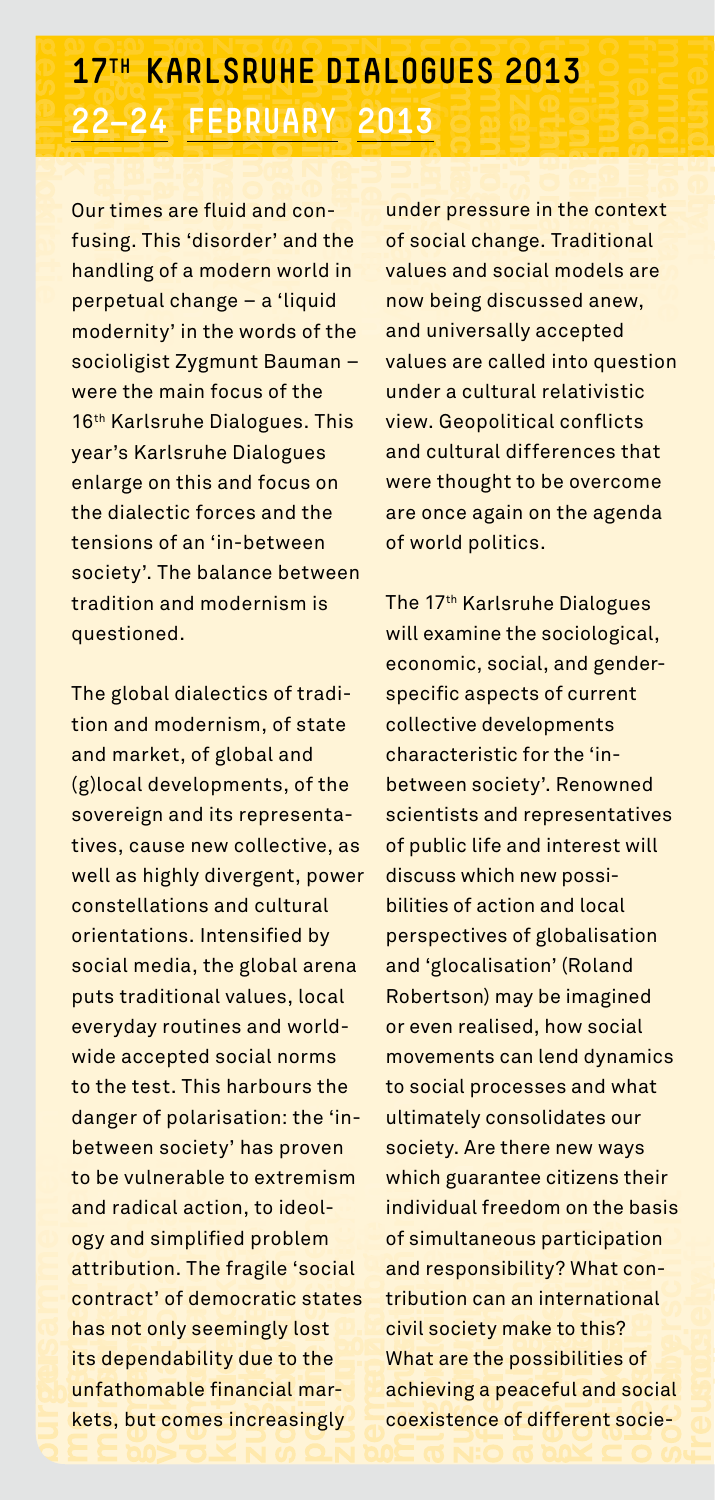#### **political confidence**<br> **politics**<br> **politics** and cultures on the global **TH<br>TR<br>Lie**<br>tie **nationalitäten kollektiv genuary FRADITION AND MODERNISM<br>
<b>IN CONFLICT**<br> **ties and cultures on the global**<br>
and (g)|soc||syc|2 **i**<br>**MR**<br>so<br>al? **zerven**<br>**D MOD**<br>**allen**<br>**allgement**<br>**b**<br>**fferent mehrheit gemeinschaften**<br> **mehrheit gemeinschaften**<br> **mehrheit**<br> **mehrheit free State**<br> **free State**<br> **free State**<br> **draw**<br> **draw**<br> **draw**<br> **draw**<br> **draw FM**<br>AN<br>so<br>so<br>el? **allent**<br>**allent**<br>**allent**<br>**allent**<br>**allent**<br>**allent mehrheit gemeinschaften**<br>**Mehrheit**<br>Mehr<br>Amerikanischaften<br>Amerika **Tradition and Modernism**

**kollective in**<br> **in confliction**<br> **in g**)<br> **i**nce the state of the three-day of **f**<br>**g**<br>**g**<br>**g**<br>**g**<br>**g**<br>**g**<br>**g**<br>**g society society**<br>ties and (g<br>The th and (g)local level?

**oberschicht**

**freundschaft society** 

**ÖN**<br>Idio<br>Jloo<br>ree<br>bje **FLIC**<br> **ulture**<br> **callevented**<br> **collect**<br> **interpretention zubal**<br> **zubal**<br> **zubehöricheite**<br> **zubehöricheite**<br> **zubehöricheite**<br> **zubehöricheite**  the subject from different **FLICT**<br>bultures on t<br>cal level?<br>dives for a brupper<br>exporte address **zusammenligenießen**<br> **zusammenligenie**<br> **zusammenligenie**n<br> **zusammenligenie**n **ERENTEE IN: DETWEEN SOCIETY**<br> **All GRONTION AND MODERNISM**<br>
THE CHRONTION MODERNISM<br>
THE CHRONTION CONFIDENT CONFIDENT CONFIDENT CONFIDENT CONFIDENT CONFIDENT CONFIDENT CONFIDENT CONFIDENT CONFIDENT CONFIDENT CONFIDENTIES The three-day event examines perspectives for a broad audience in keynote addresses, discussions, and roundtables. The symposium will be accompanied by cultural events intended to contrast the impressions gained and to enrich them through additional aspects seen from an artistic perspective. Additionally, a thematic film night in cooperation with the television channel ARTE and the ZKM | Zentrum für Kunst und Medientechnologie Karlsruhe (Center for Art and Media Karlsruhe) will be included, as well as a reading and a scenic reading at Badisches Staatstheater Karlsruhe (State Theatre of Baden, Karlsruhe).

Dia<br>
po<br>
Ka<br>
wi<br>
fol<br>
ma<br>
sit<br>
fol **geselvent**<br>**geselvent**<br>**holdent**<br>**kollektiv**<br>**kollective**<br>**kollective**<br>**kollective**<br>**kollective** ng<br>sa<br>get<br>e si<br>e<br>ist<br>ist<br>ist **her**<br> **pre**<br> **rou**<br> **op**<br> **le.**<br> **ur** re m<br>Pationalities<br>India<br>Pationalities<br>India<br>Pationalities rain su<br>th the<br>05. Th<br>its gra<br>upport<br>ss syn<br>are lo<br>ure pa **municipality friendship together citizen Municipality for the make sign forward shipp n**<br>**n**<br>**n**<br>**n**<br>**n**<br>**n**<br>**n**<br>**n therefore**<br> **to our<br>
City**<br> **c**<br>
City **h** also see the sees its gratitudes is apport that<br>class sympo<br>**We are looking**<br>**democracy**<br>**democracy**<br>**democracy zummenlight**<br> **zummenlight**<br> **zummenlight**<br> **zummenlight Di** pc<br> **Ka**<br> **ka**<br> **k**<br> **communities geselvent**<br>**geselvent**<br>**geselvent**<br>**geselvent**<br>**impos**<br>impos s the main su<br>her with the<br>ince 2005. Th<br>press its gra<br>rous support<br>le. We are lo<br>our future pa porter together with the city of AK <u>SCI</u><br>
ude Pro<br>
at von<br>
ng <u>OR(</u><br>
er- Rub **friends**<br>**for th**<br>**make**<br>**sium**<br>**forwa**<br>**ship. nation**<br>esthese<br>and these makes this top-class sympo-<br>sium possible. We are looking<br>forward to our future partne<br>ship.<br>**condition**<br> $\Box$  **condition h** 2005. The Z<br> **human rightsdepton**<br> **class sympot the class sympot we are looking the conditionally<br>
<b>future partn zusammenlight +49**<br> **zusammenlight being considered**<br> **zusammenlight being considered**<br> **zusammenlight being considered**<br> **zusammenlight being considered** The ZAK is honoured and appreciative to be partnered by the Stiftung Kunst und Kultur of the Sparda-Bank Baden-Württemberg that has been supporting the Karlsruhe Dialogues as the main sup-Karlsruhe since 2005. The ZAK wishes to express its gratitude for the generous support that sium possible. We are looking forward to our future partnership.

menschen an der Franz der Erikannen und der Franz der Erikannen und der Erikannen und der Erikannen und der Erikannen und der Erikannen und der Erikannen und der Erikannen und der Erikannen und der Erikannen und der Erikan **kulturen**<br> **kulturen gemeinde**<br> **kulturen gemeinde**<br> **kulturen gemeinde**n<br> **kulturen gem**einde **demokratie and the contract of the contract of the contract of the contract of the contract of the contract of the contract of the contract of the contract of the contract of the contract of the contract of the contract o volk mehrheit nationalitäten in de vice**<br> **nationalitäten vice**<br> **vice**<br> **vice**<br> **vice**<br> **sin menscher Bürger gemeinschaften**<br>Einer Karlsruh<br>Menschen Berger<br>Es:<br>Nis **zusammenleben anhang zusammenleben<br>
zusammenleben**<br> **politik soziologies**<br> **zugehörichen**<br> **politik soziologies**<br>
→ conference **demokratie volk gemeinde MENSCHENRECHER menscher Bürger gruppe menschenrechte demokratie and the second second nationalitäten III Transference**<br>
III Transference<br>
III Transference<br>
III SIN<br>
III SIN **menschen bürger gemeinschaften**<br>Expediations<br>**Menschen beweinschaften**<br>ES:<br>Nexter gemeinschaften in der Karlingen<br>Nexter after ausgemeinschaften in der Karlingen<br>Nexter after ausgemeinschaften in der Karlingen<br>Nexter ausg **soziologie<br>
<b>Soziologie**<br> **Soziologie**<br> **Soziologiee**<br> **Zoziologiee**<br> **Zoziologiee**<br> **Zoziologiee**<br> **Zoziologiee**  an entrance fee. We would be very **volk gemeinde Menschenrechte**<br> **MENSCHENRECHTER**<br> **MENSCHENRE** → MOST EVENTS WITHIN THE KARLSRUHE Dialogues can be attended without happy to welcome you!

**anhang** 

 $\boldsymbol{h}$ 

**kulturen** 

- $\rightarrow$  CONFERENCE LANGUAGES: German, English; simultaneous interpreting
- → SUBJECT TO ALTERATIONS

#### PRESENTED BY:

ZAK | Centre for Cultural and General Studies Karlsruhe Institute of Technology (KIT)

Registration for the opening reception on Friday and the reading on Sunday appreciated via: www.zak.kit.edu Infoline: +49 (0)7 21/608-4 43 84

#### SCIENTIFIC CONVENORSHIP:

**h**<br>**entific confinity**<br>**f. Dr. Caroline<br>Trotha<br>BANISATION:<br>ina Zern M.A 4 43 8<br>
<u>VENO</u><br>
PY. Rol<br>
Composited<br>
Composited</u> generischer Properties**<br> **gemeinde**<br> **gemeinde demokratie in demokratie in demokratie in demokratie in de staat de staat de staat de staat de staat de staat**<br>Demokratie van de staat de staat de staat de staat de staat de staat de staat de staat de staat de staat de st **human being conditions**<br> **human**<br> **human**<br> **human**<br> **cohabit and an internet menschenre**<br> **and an internet menschenre**<br> **geselligen**<br> **geselligen 4 43 8<br><u>IVENO</u><br>B Y. Rol**<br>L **demokratie in the contract of the contract of the contract of the contract of the contract of the contract of the contract of the contract of the contract of the contract of the contract of the contract of the contract of** Prof. Dr. Caroline Y. Robertsonvon Trotha

#### ORGANISATION:

**ENTIFIC C<br>ENTIFIC C**<br>F. Dr. Caro<br>Trotha<br>SANISATIC<br>Ina Zern I<br>Stine Mel 198-4 4<br>**CONVE**<br>Line Y.<br>2001<br>M.A.,<br>cher D **allent**<br>Rober<br>ipl.-Ar<br>ipl.-Ar **i** (0)/ 21/608-4 4<br>**ENTIFIC CONVE**<br>**f. Dr. Caroline Y.**<br>Trotha<br>**GANISATION:**<br>ina Zern M.A.,<br>istine Melcher D. Rubina Zern M.A., Christine Melcher Dipl.-Angl.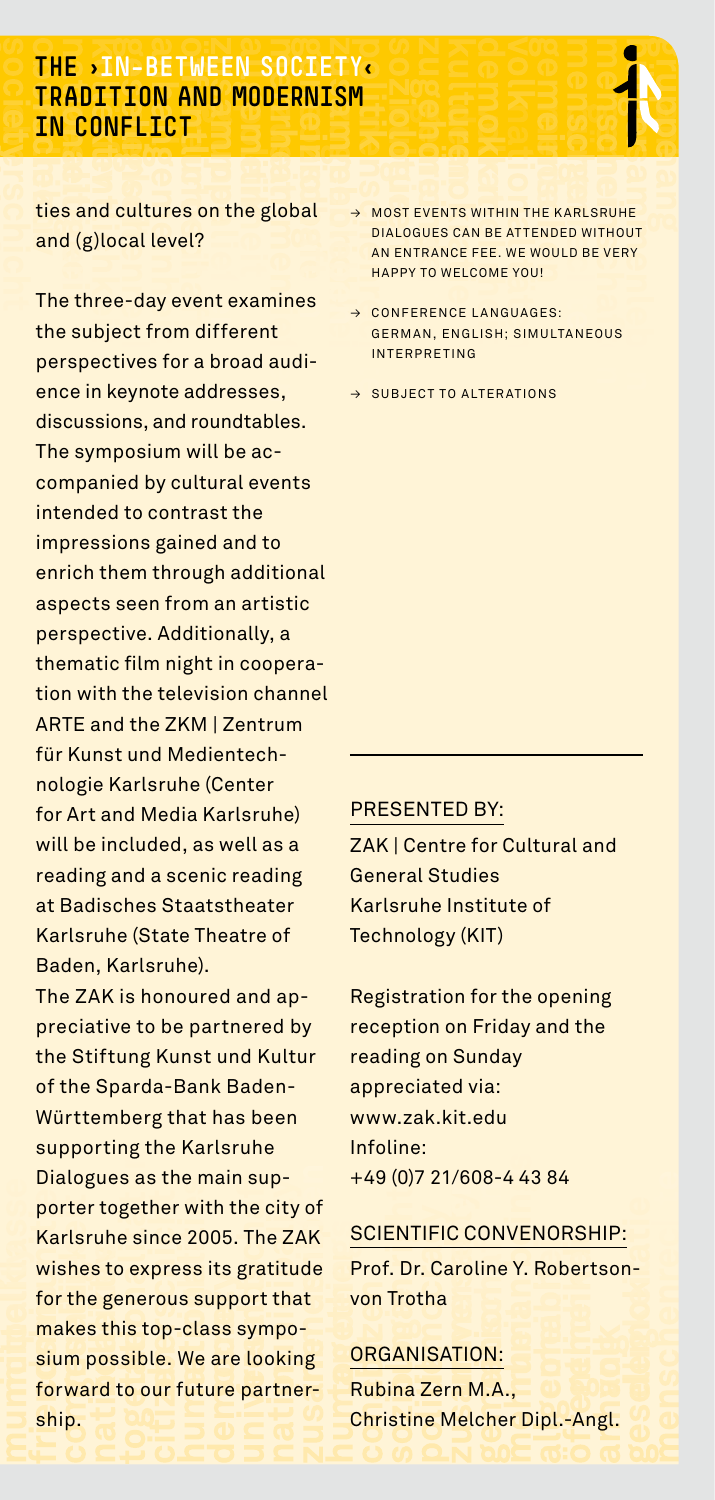# **geselligkeit anhang** FRIDAY 22 FEBRUARY 2013<br>
OPENING EVENT OF THE 17<sup>TH</sup> KARLSRUHE<br>
SPARDAEVENT-CENTER, BAUMEISTERST<br>
7.30 P.M. WELCOME ADDRESSES AY<br> **GEVI**<br>
SE<br>
WE<br>
HR **zusammenligen**<br>External<br>Constant **ERIDAY 22 FEBRUARY 2013**<br> **OPENING EVENT OF THE 17<sup>TH</sup> KARLSRUHE DIALD<br>
SPARDAEVENT-CENTER, BAUMEISTERSTRASSE 21<br>
7.30 P.M. WELCOME ADDRESSES<br>
Hon. Senator Dr. h.c. Thomas Renner**

#### **volk gemeinde**<br> **volk gemeinde**<br> **v** 30 **EVENT OF THE 17<sup>TH</sup> KA<br>
<b>SPARDAEVENT-CENTER, BAU**<br> **WELCOME ADDRESSES**<br> **Hop Sepator Dr. b.c. The freuski**<br>**society**<br> **society**<br> **society DHE**<br>Inst<br>Inst **berschichten**<br>Berschichten<br>Berschichte **nationalitäten kollektiv gestelligten.**<br>Bestellig<br>21 **communities city**<br> **together**<br> **together**<br> **together nationalities**<br>21<br>21 **communities friendship municipality OPENING EVENT of the 17th Karlsruhe Dialogues**

**mittelklasse society** 

**freundschaft society** 

# **comabit <b>human** being<br> **human** beings **human** beings **being**<br> **human** beings **human** beings **human** beings and the set of the set of the set of the set of the set of the set of the set of the set of the set of the set of  **7.30 p.m. Welcome addresses**

**demokratie** 

**Hon. Senator Dr. h.c. Thomas Renner** Chairman of the Board of Sparda-Bank Baden-Württemberg eG

**Wolfram Jäger** Deputy Mayor for Cultural Affairs of the City of Karlsruhe

**Dr. Elke Luise Barnstedt** Vice President of KIT

#### **Introduction**

**Prof. Dr. Caroline Y. Robertson-von Trotha** Director of the ZAK | Centre for Cultural and General Studies, KIT

#### **Opening keynote lectures**

**— Women between Tradition and Modernism**

**Alice Schwarzer** (Germany) Journalist, author and active feminist, publisher of EMMA magazin

#### **Shinkai Karokhail** (Afghanistan)

**v**<br>**b**<br>**d**<br>**d**<br><br><br><br><br><br><br><br><br><br><br><br><br><br><br><br><br><br><br><br><br><br><br><br><br> **demokratie Enter mental**<br> **employed**<br> **Certe zugehörich:**<br> **zusammenligenischer Soziologie<br>
<u>zusammenlige</u><br>
<u>zusammenlige</u><br>
<u>zusammenligen</u> gruppe**<br>**free of the unit of the unit of the unit**<br>contract to the unit of the unit of the unit<br>contract to the unit of the unit of the unit of the unit of the unit<br>contract to the unit of the unit of the unit of the unit **allgemeinheiten**<br>allem and menschen<br>allem and menschen<br>allem and menschen **biktiv zugehörich alternational Center**<br>**zugehörige**<br>**politik zusammenleben**<br>**politik zusammenleben**<br>**politik zusammenleben gemeinschaften mehrheit afghar<br>allgemeinheit<br>allgemeinheit**  Parliamentarian in the National Assembly of the Islamic Republic of Afghanistan and founding member of the Afghan Women's Educational Center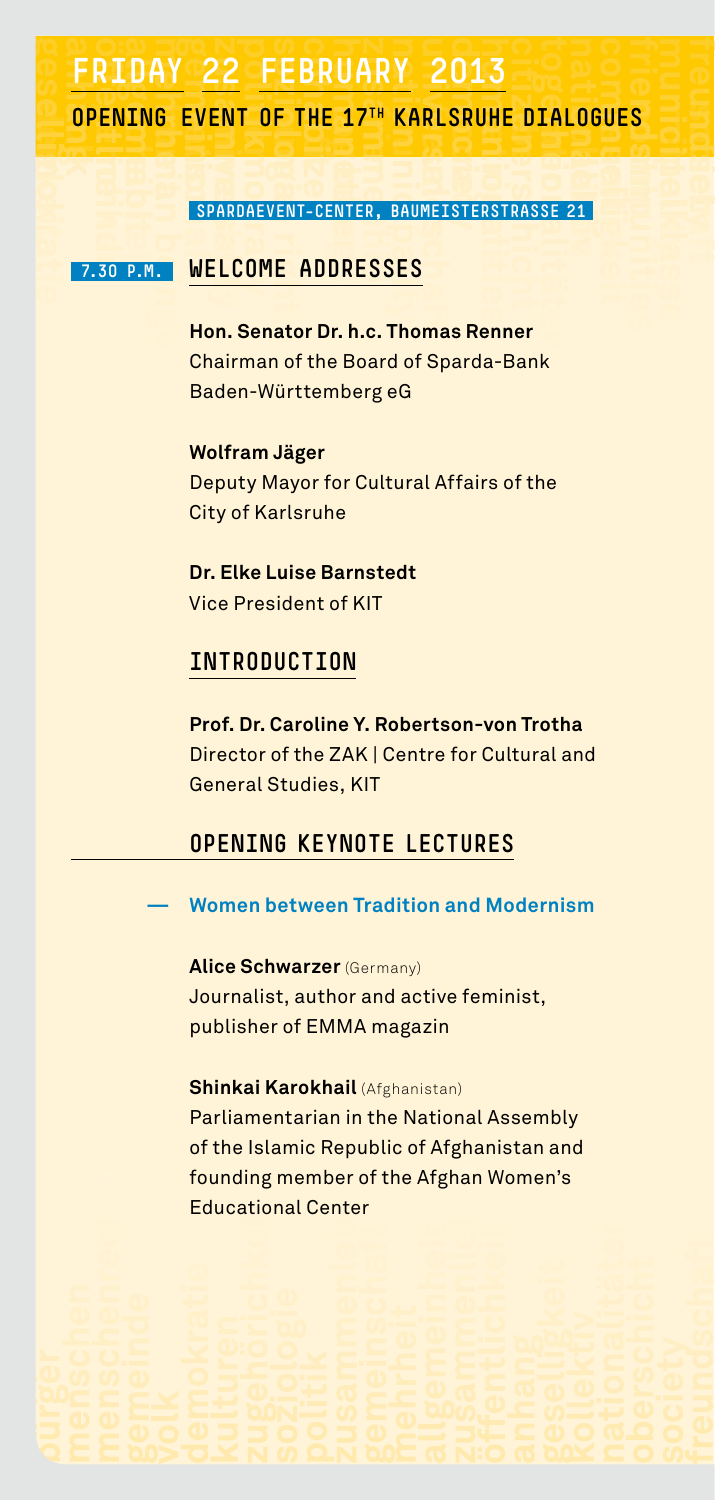# **MUSICAL PROGRAMME kollektiv geselligkeit anhang Sieheite**<br>Sieheite<br>Kid

### **freundschaft**<br>**freundschaft**<br>**gruppe**<br>**freundschaft zusammenligen**<br>**CAL F<br>Bermu**n<br>Piar **mehrheit gemeinschaften**<br>**Mehrheit gemeinschaften**<br>Gemeinschaften<br>De Flar **zusammenleben<br><b>politik soziologie**<br>**zugehöriche**<br> **AMME**<br> **nenco MUSICAL PROGRAMME**<br> **MUSICAL PROGRAMME**<br> **MUSICAL PROGRAMME**<br> **PROGRAMME**<br> **MUSICAL PROGRAMME**<br> **David Bermudez:**<br>
Modern Piano Flamenco  **David Bermudez: Modern Piano Flamenco**

**menscher**<br> **menscher Plans**<br> **allgemeinheit**<br> **a**<br> **a**<br> **a**<br> **a**<br> **a zusammenlight**<br> **zusammenlight**<br> **zusammenlight**<br> **zusammenlight**<br> **zusammenlight**<br> **zusammenlight menscher ME**<br> **ME**<br> **in**<br> **in**<br> **in volk mehrheit nationalitäten menscher Gemeinschaften**<br>Experimenten<br>Burger gemeinschaften **zusammenleben anhang**  → David Bermudez, born in Barcelona, comes from a family of flamenco artists. Therefore, he made his first steps in flamenco art at an early age. He started to accompany different guitarists and flamenco dance troupes as a percussionist until he discovered his true calling as a pianist. Various artists of the genre of Catalan rumba and flamenco pop taught him the art of playing the flamenco piano. Since then, he has been sharing the stage with great artists from different countries, has been working for the Argentine production company RGB (2011) as a musical director, and has been involved in the production of many music albums for various artists. Currently, he is working with several dance groups, among them the Compañia Maria Serrano. He uses his experience in Latin American music to work at the side of the renowned singer Luis Frank of the group Buena Vista Social Club.

**kulturen gemeinde demokratie** 

**kulturen demokratie volk gemeinde**

**menschenrechte** 

**menschen bürger gruppe**

 $\rightarrow$  NO ENTRANCE FEE

**etverschicht kollektiv geselligkeit öffentlichkeit** 

**freundschaft society oberschicht nationalitäten** 

- → Please register.
- → The 'Stephanus-Buchhandlung' will be offering a selection of books for sale.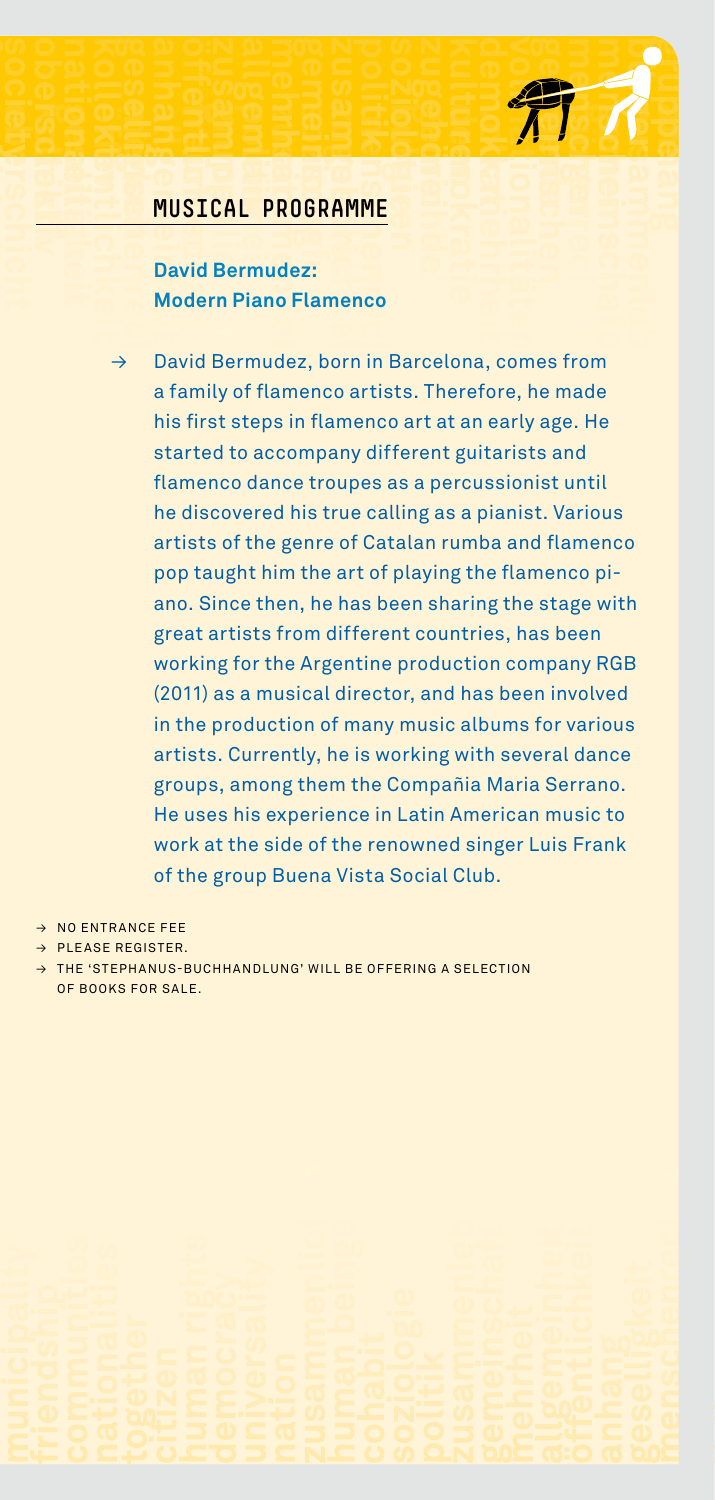### **volk gemeinde**<br> **volk gemeinde**<br> **volk gemeinde**<br> **volk gemeinde**<br> **volk gemeinde**<br> **volk gemeinde**<br> **volk gemeinde**<br> **volk gemeinde geselligkeit anhang** SATURDAY 23 FEBRUARY 2013<br>SYMPOSIUM OF THE 17<sup>TH</sup> KARLSRUHE DIALOGUE<br>SAAL BADEN AT THE CHAMBER OF COMMERCE AND<br>INDUSTRY KARLSRUHE, LAMMSTRASSE 13-17<br>9.30 A.M. | WELCOME ADDRESSES **aday**<br>Tum<br>Essenting Separations<br>In Merry Merry **zu**<br>Arie<br>Esse **citizen together Symposium of the 17th Karlsruhe Dialogues**

**comabiture of the 17<sup>th</sup> Karlsr (ADD)**<br> **EXAMPLE 2019 AND RIGHTS**<br> **COME ADDRESSES fuhe**<br>*society*<br>**society**<br>**f DIA<br>MME**<br>SE **oberschicht nationalitäten ali**<br>17<br>17 **ks<br>Best**<br>D **nationalities Industry Karlsruhe, LammstraSSe 13—17**

**communities mittelklasse society** 

**communities friendship municipality**

**freundschaft society** 

**demokratie** 

#### **Gerd Stracke**

 Vice President of the Chamber of Commerce and Industry Karlsruhe

**Prof. Dr. Caroline Y. Robertson-von Trotha** Director of the ZAK | Centre for Cultural and General Studies, KIT

#### **Opening keynote address**

| <b>Glocality: Beyond the Modernity and</b>               |
|----------------------------------------------------------|
| <b>Tradition Binary</b>                                  |
| <b>Prof. Dr. Roland Robertson (Great Britain)</b>        |
| Distinguished Service Professor of Sociology Emeritus,   |
| University of Pittsburgh, and Emeritus Professor of      |
| Sociology and Global Society, University of Aberdeen     |
| Civil Society under Strain - Transformation              |
| <b>Processes in the Global Age</b>                       |
| <b>Prof. Dr. Jude Howell (Great Britain)</b>             |
| Professor at the Department of International Develop-    |
| ment, London School of Economics and Political Science   |
| Jewish Memory and the Cosmopolitan Order                 |
| Prof. Dr. Natan Sznaider (Israel)                        |
| Professor of Sociology at the Academic College, Tel Aviv |
| <b>The New Evangelicals</b>                              |
| Prof. Dr. Marcia Pally (USA)                             |
| Professor of Multilingual Multicultural Studies,         |
| <b>New York University</b>                               |
|                                                          |
| 12.30 P.M. LUNCH BREAK                                   |
|                                                          |
|                                                          |
|                                                          |
|                                                          |

**gruppers aufgruppen**<br>Politiker menschen India<br>Bürger menschen India **menschenrechte 12.30 P.M. LUNCH B**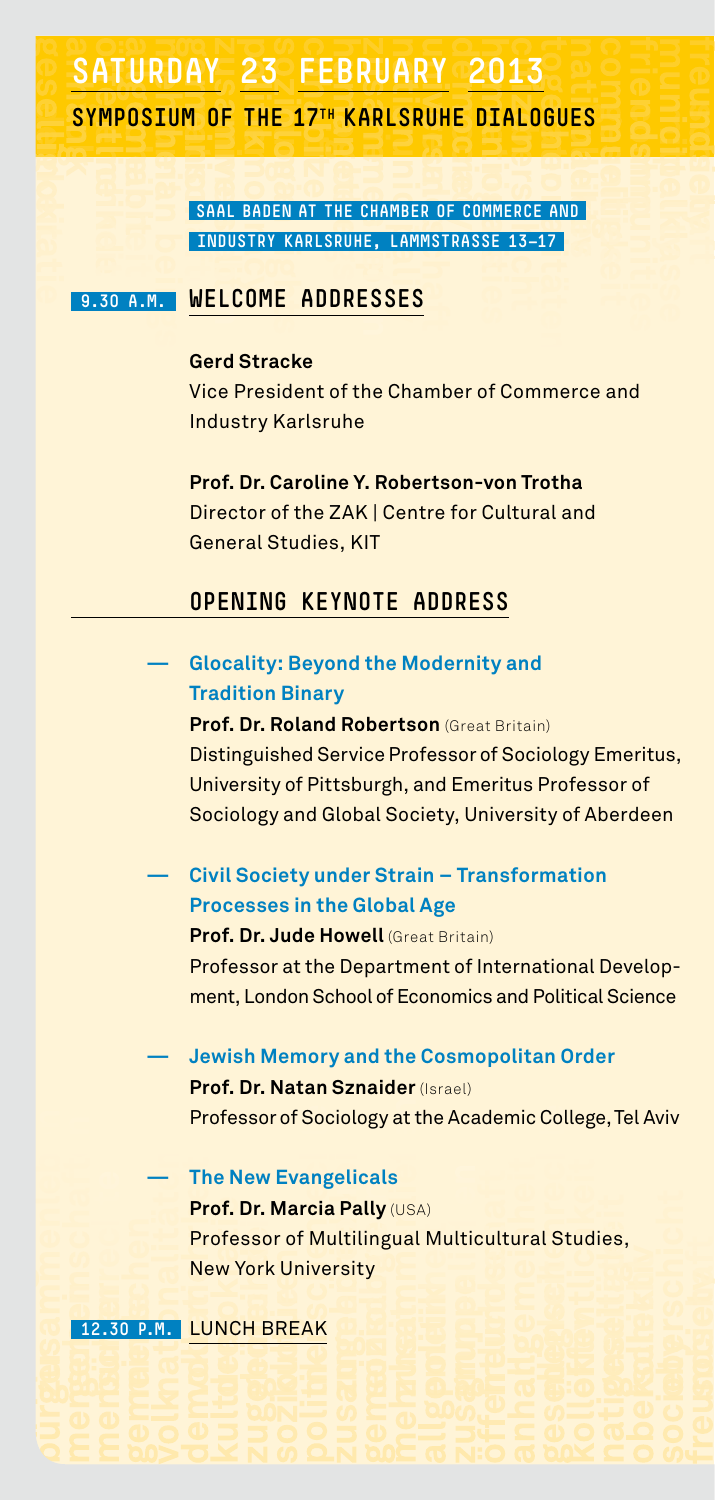# **kollektiv geselligheit**<br> **gestelligheit**<br> **gestelligheit bisheries oberschieden nationalitäten 1988 kollektiv geselligen geselligen geselligen geselligen geselligen geselligen geselligen geselligen geselligen ge**<br> **P.M.** Aft

**etverschicht** 

**freundschaft society** 

**menscher**<br> **I.** Afr<br> **Properties**<br> **Chi**<br> **Properties freundschaft**<br>**freundschaft**<br>**freundschaft**<br>**freundschaft political Strategy of Bandwick**<br> **City Control**<br> **Elisio Macamo** (Mozambi<br> **kulture of African African African African African African African African African African African African Africa zusammenlightning**<br> **zusammenlightning**<br> **zusammenlightning**<br> **zusammenlightning**<br> **zusammenlightning**<br> **zusammenlightning menscher Model**<br> **menscher Model**<br> **menscher Model**<br> **menscher Model demokratie in the motion of the motion of the motion of the motion of the motion of the motion of the motion of the motion of the motion of the motion of the motion of the motion of the motion of the motion of the motion volk mehrheit**<br> **v**olk mehr **nationalitäten**<br> **nationalitäten**<br> **nationalitäten menscher Bürger**<br>Eland)<br>Modernit<sub>!</sub> **offentlich einer der Frederich einer Einf**elt **zusammenligheden**<br>*zusammenlighed***<br>
<b>allgement**<br> **is Trou**<br> **sity of mehrheit general**<br> **mehreit gemeinschaften**<br> **in Mac**<br> **Basel zusammenleben<br>
<b>politic sociologie**<br> **politic sociologie**<br> **cologie**<br> **cologie**<br> **cologie**<br> **cologie**<br> **cologie**<br> **cologie**<br> **cologie**<br> **cologie**<br> **cologie demokratie menschenrechte menscherrer Professor at the Centre for African**<br> **menscherrer Professor at the Centre for African**<br> **Professor at the Centre for African**<br>
University of Basel **Prof. Dr. Elísio Macamo** (Mozambique/Switzerland) Professor at the Centre for African Studies, University of Basel

**kulturen** 

**volk gemeinde**

**menschen bürger gruppe**

**zusammenleben anhang anhang anhang an — China's Path between Individuality and Modernity**

**Prof. Dr. Mette Halskov Hansen** (Norway) Department of Culture Studies and Oriental Languages, University of Oslo

**— Cultural Heritage between Tradition and Modernism: The Example of Bhutan**

**Prof. Dr. Susanne von der Heide** (Germany/Nepal) Professor for Cultural Management and Heritage Studies, Kathmandu University, and Director of HimalAsia – Cultural Heritage and Educational Foundation

#### **— Salafism in Egypt**

**Karim El-Shenawy** (Egypt/Great Britain) Free journalist and film director, London

**— "We Love Sousse" – A Project of Civil Society**

**Anis Boufrikha** (Tunisia) Head of Network of the Tunisian Anna Lindh Foundation, Sousse

**— On Syrian War and Civil Society Salam Kawakibi** (Syria/France) Scientific director of the Arab Reform Initiative, Paris

**Fra**<br>**Journal**<br>EFF<br>RNS<br>RSA **e**<br>**Panc**<br>**E**<br>PBUC<br>LE. **scack**<br>**scack**<br>alist a<br>CHHANDL **aferri** (Italy)<br> **f** 'La Repubble<br> **computer computer c**<br> **computer c head is a feet**<br>**head is a select**<br>**democracy**<br>**nation zusammenlighter**<br> **zusammenlighter**<br> **zusammenlighter**<br> **zusammenlighter s Feet**<br> **politica**<br> **political**<br> **political**<br> **political**<br> **political — The Paradise at Women's Feet Francesca Caferri** (Italy) Journalist at 'La Repubblica', Rome

 $\rightarrow$  NO ENTRANCE FEE

**communities a gestallight**<br>The 'STE<br>DF BOOK **nationalitäten alian alian alian alian alian alian alian alian alian alian alian alian alian alian alian alian alian alian alian alian alian alian alian alian alian alian alian alian alian alian alian alian alian alian al human beings cohabit** → NOE<br>
→ THE<br>
OFB<br> **COMPUTER NTR**<br> **STE**<br> **COLLECTE** together **c human rights**<br> **human rights**<br> **democracy of the contract of the contract of the contract of the contract of the contract of the contract of the contract of the contract of the contract of the contract of the contract of human**<br> **human**<br> **human**<br> **human** gemeinschaften mehr der Mangen mehr der Antagen mehrheit am der Antagen mehr der Antagen mehr der Antagen mehr der Antagen mehr der Antagen mehr der Antagen mehr der Antagen mehr der Antagen mehr der Antagen mehr der Antag → The 'Stephanus-Buchhandlung' will be offering a selection OF BOOKS FOR SALE.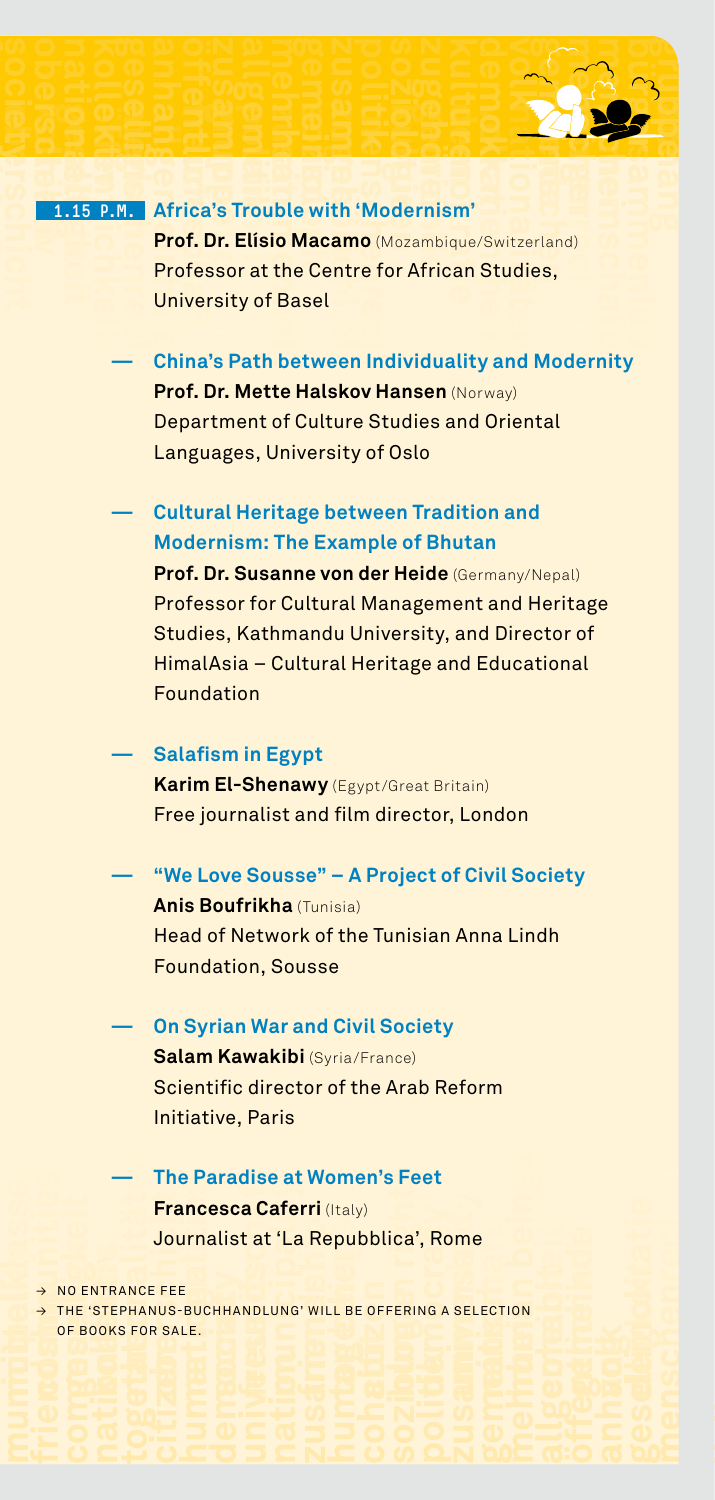#### **nation**<br> **universality**<br> **universality**<br> **Presentation citizen**<br> **citizen**<br> **c**itizen<br> **c**itizen<br> **c**itizen<br> **c**itizen<br> **c**itizen<br> **c**itizen<br> **c**itizen<br> **c**itizen<br> **c**itizen<br> **c**itizen<br> **c**itizen<br> **c**itizen<br> **c**itizen<br> **c**itizen<br> **c**itizen<br> **c**itizen<br> **c**itizen<br> **c**itizen<br> **c free Contracts**<br>**MEDIA**<br>**Station nationalities oberschichter**<br>The Reserves **nationalitäten**<br>**per kollektiv geselligkeit mehrheit gemeinschaften**<br>Eine Heitsehreit gemeinschaften<br>Eine der Aber **zusammenleben**<br>**politik soziologie**<br>**in center**<br>**ite fil cohabit human beings zusammenlige**<br>Externalistics<br>Formulations **nationality democracy**<br> **human rights**<br> **human rights**<br> **human rights**<br> **human rights nationalities menschenrechte ZKM |Center for Art and Media Karlsruhe, LorenzstraSSe 19, ZKM\_Media Theater**

**cohabit <b>human** beings **beings human** beings **beings human** beings **beings human** beings **human** beings **human** beings **human** beings **human** beings **human** beings **human** beings **human** beings **human** beings **human** 

**öffentlichkeit allgemeinheit Film**

**demokratie**  rot gemeinde gemeinde gemeinde gemeinde gemeinde gemeinde gemeinde gemeinde gemeinde gemeinde gemeinde gemeind<br>Bemeinde gemeinde gemeinde gemeinde gemeinde gemeinde gemeinde gemeinde gemeinde gemeinde gemeinde gemeinde ge

a**uhangk**<br>2esellifi oddira

#### **8.00 P.M. ARTE FILM NIGH**

**communities**<br> **communities mittelklasse society**  Presentation of documentaries in cooperation with ARTE and ZKM | Karlsruhe

**citizen together**

**communities friendship municipality**

**freundschaft society** 

 $\rightarrow$  The 'in-between society' is bound to traditions and at the same time has arrived in the modern era. Traditional values, local everyday routines, and worldwide accepted social norms are put to the test. The resulting tensions raise the question what it is that really holds our societies together. The ARTE film night is dedicated to some aspects of this 'in-between society':

- **Emancipated?** *"Afghanische Frauen am Steuer"* compete with the men in the streets of Kabul. The driving license as one step on the way to emancipation: The documentary accompanies four women at this step.
- **Revolutionary?** In the middle of Europe: concerts, dance and good-humor websites advertise for a youth movement which promotes the strictest understanding of the Bible. Behind the pleasant façade rules military discipline: *"Missionare im Gleichschritt – Die Jesus Revolution Army".*
- **Traditionally?** Women in Koniaków crochet colourful patterned thongs: *"Sündige Maschen made in Polen"*. The lingerie secure the survival in the remote Polish mountain region – and plunge the village in deep disputes over the improper craftwork.
- **gemeinschaften beschaften bei der menschaften beschen Antagen beschen Antagen beschen Antagen beschen Antagen**<br>**Ferenzen beschen Antagen beschen Antagen nationalitäten v** di<br>**der**<br>**a** 4 sc<br>**m demokratie B**<br>Belief<br>Belief<br>Belief **g** it possible to be mod<br>**d** Muslim at the same t<br>ab says yes. "Pop Islan<br>ties of the Arab world,<br>rn and traditional valu **se**<br>**ssi**<br>**ssi**<br>**lim**<br>**sy**<br>the **zugehörichkeit soziologie zusammenließen** perafty<br>
ern, a<br>
ime?<br>
<sup>2</sup>" tak<br>
which<br>
es. **allet**<br>**allet**<br>**allet**<br>**allet**<br>**allet**<br>**allet**<br>**allet**<br>**allet**<br>**allet**<br>**allet i**<br>**i**sid<br>in<br>in **ger, and<br>chand**<br>at the<br>betwe **d**<br> **o**<br> **o**<br> **o**<br> **o demokratie and kulture**<br> **kulture zugehörich society**<br>d Muslim at the Says yes.<br>ties of the Arm<br>and traditional contracts<br>and the San Contracts<br> $\overline{D}$  of  $\overline{D}$ <br> $\overline{D}$  of  $\overline{D}$ **generic to be i**<br>the sail "*Pop I*<br>ab wo<br>ional verified and the conditional  $\theta$ **allet**<br>**allgement**<br>**allet**<br>**zubsammen**<br>**zubsammen**<br>**zubsammen**<br>**zubsammen of**<br>tak<br>ich<br>io **and an idea is a look**<br>**are torn**<br>**and an idea is a set of a**<br>**collection**<br>**collective nationalität externalist external in the conduct of the conduct of the conduct of the conduct of the conduct of the conduct of the conduct of the conduct of the conduct of the conduct of the conduct of the conduct of the oberschicht**<br>**oberschiedlich society**<br>Society<br>freus **Modern?** Is it possible to be modern, a music lover, and a good Muslim at the same time? The music channel 4Shbab says yes. *"Pop Islam"* takes a look at the societies of the Arab world, which are torn between modern and traditional values.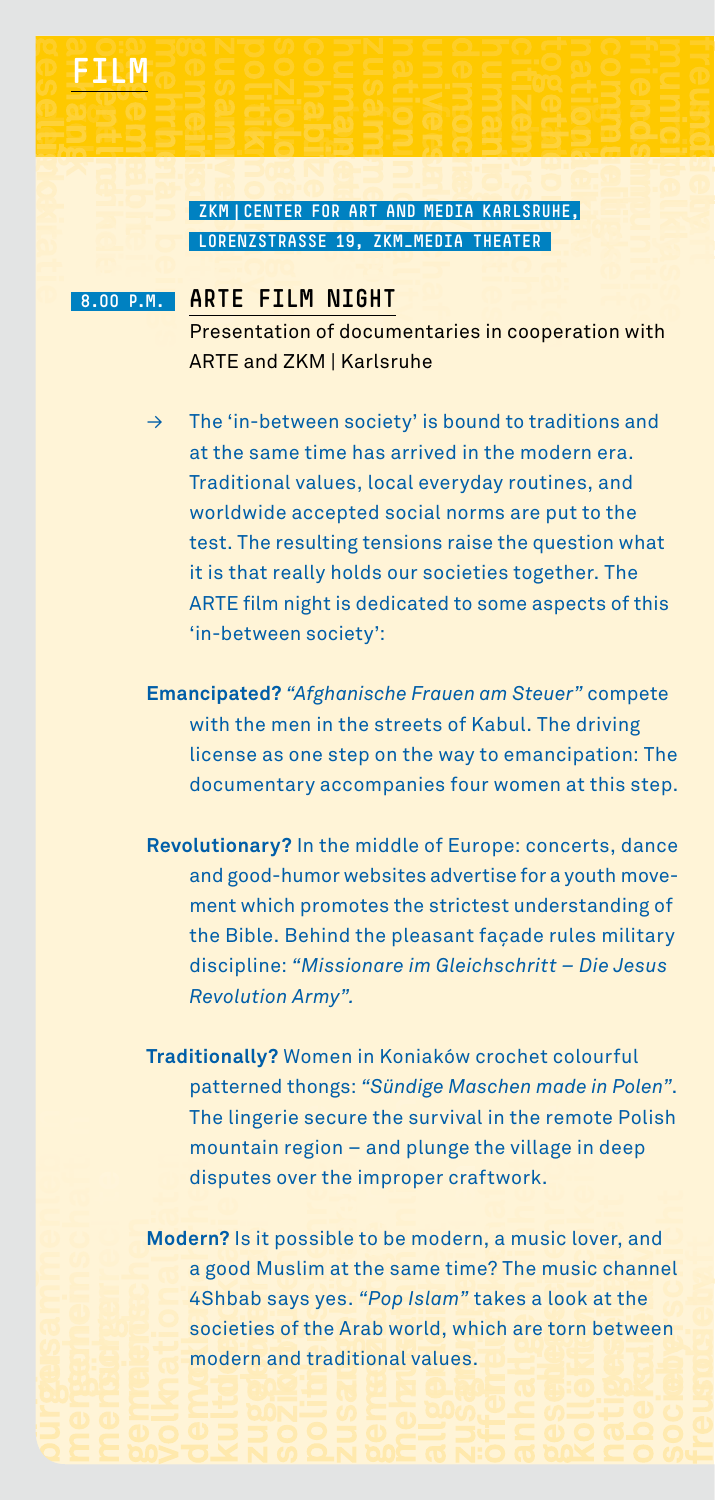**öffentlichkeit menschere**<br> **tresse**<br> **zei**<br> **we**<br> **and**<br> **life freundschaft**<br> **f**reundschaft<br> **freundschaft political**<br> **peed – Auf der Suche n**<br> **is what happened to all**<br> **nainstakingly saved with zusammenlight**<br> **zusammenlight**<br> **zusammenlight**<br> **zusammenlight**<br> **zusammenlight**<br> **x menscher State**<br> **menschenrechte**<br> **menschenrechte**<br> **menschenrechte**<br> **s demokratie a**<br>**definition**<br>**of**<br>**th** is ou **volk**<br>and define<br>theith then **nationalitäten**<br> **n**<br> **n**<br> **n**<br> **n**<br> **n**<br> **e**<br> **e menscher Bürger († 1848)**<br>Filosopher Burger († 1859)<br>Bened-up († 1859)<br>Peed-up († 1859) **zusammenleben**<br>and the state of the state of the state of the state of the state of the state of the state of the state of the state of the state of the state of the state of the state of the state of the state of the sta elligkeit<br> **kollektiv geselligen geselligen**<br> **anhangeit in Stresse**<br> **andalogische stresse öffentlichkeit zusammenligen**<br> *zusammenligen***<br>** *zusammenligen***<br>** *ficiend***<br>** *d* **its a mehrheit**<br> **mehrheit**<br> **d** – Australia<br> **stakin**<br> **staking zusammenleben<br>
<b>politik soziologie**<br> **politik soziologie**<br> **politik soziologie**<br> **politik soziologie**<br> **politik soziologie**<br> **politik soziologie**<br> **politik soziologie**<br> **politik soziologie**<br> **politik soziologie demokratie volk gemeinde menscher Konstantine**<br>
Menschen<br>
Bed-I menschen bei der gruppe aufgebäutet der antischen Belanden aufgebäutet der Erstehnung und der Erstehnung und der Fr<br>Eine der Erstehnung und der Erstehnung und der Erstehnung und der Erstehnung und der Erstehnung und der Er **menschenrechte and in the speed – Auf der Suche nach der verlorenen**<br> **Stressed?** "Speed – Auf der Suche nach der verlorenen<br>
Zeit" asks what happened to all of the time which<br>
we have painstakingly saved with new technol *Zeit"* asks what happened to all of the time which we have painstakingly saved with new technologies and efficiency models. A film about the speed-up of life and its alternatives.

**kulturen** 

#### **8.00 p.m. Afghanische Frauen am Steuer**

(Afghan Women Behind the Wheel) Documentary by Sahraa Karimi Slovak Republic 2009

#### **9.10 p.m. Missionare im Gleichschritt**

**etverschicht kollektiv geselligkeit**

**freundschaft society oberschicht nationalitäten** 

#### **Die Jesus Revolution Army**

(Missionaries in Lockstep – The Jesus Revolution Army) Documentary by Britta Mischer and Haike Stuckmann ARTE/WDR 2006

#### **9.50 p.m. Sündige Maschen made in Polen**

(Sinful Knitting Made in Poland) Documentary by Dorothe Dörholt ARTE/ZDF 2006

#### **10.30 p.m. Pop Islam**

Documentary by Ismail Elmokadem ARTE/ZDF 2010

**11.30 p.m.** Midnight snack

**communities geselligkeit kollektiv n.**<br> **hand**<br> **hand IOD**<br> **DO**<br> **AR**<br> **VN**<br> **EFE nde**<br> **cur**<br> **nationality**<br> **n**<br> **e RENEN<br>d – In :<br>mentar<br>vDR 201:<br>GERM/ municipality friendship together citizen human rights**<br> **democracy of the mocracy**<br> **democracy of the mocracy**<br> **democracy nation FILMS**<br> **FILMS**<br> **COMMUNITIES nationalities https://work.com/democracy**<br> **in GERMAN**<br> **democracy of the motion**<br> **democracy of the motion**<br> **democracy**<br> **democracy zusammenligen**<br>Nur benutzten den Europa<br>Nur benutzten den Europa **humtagedin**<br>Cohabit coha **soziologie politik zusammenleben 0.00 a.m. Speed — Auf der Suche nach der verlorenen Zeit** (Speed – In Search of Lost Time) Documentary by Florian Opitz ARTE/WDR 2012

# **town**<br> **city**<br> **c**ity<br> **c**ity<br> **c**ity Films shown in German

 $\rightarrow$  NO ENTRANCE FE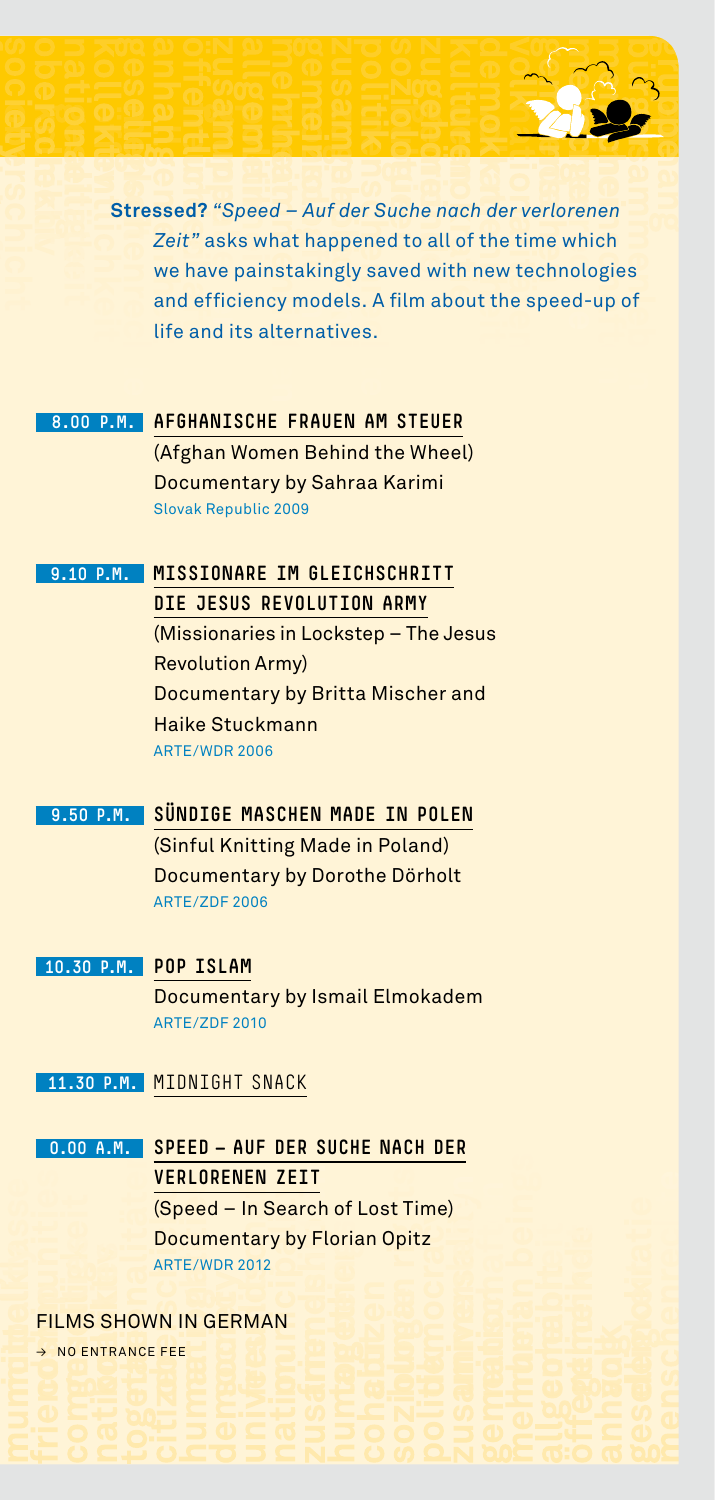# **geselligkeit an** SUNDAY 24 FEBRUARY 2013<br>MORNING PANEL DISCUSSION<br>SPARDAEVENT-CENTER, BAUMEISTERS<br>11.00 A.M. Religion:<br>Between Faith, Culture, and Polit **mehrheit gemeinschaften**<br> **mehrheit**<br>
M. R. B. **zusammen**<br>ER,<br>ultu **MORNING PANEL DISCUSSION**<br> **MORNING PANEL DISCUSSION**<br>
SPARDAEVENT-CENTER, BAUMEISTERSTRASSE 21<br>
11.00 A.M. Religion:<br>
Between Faith, Culture, and Politics

# **vorning panel discussion**<br> **SPARDAEVENT-CENTER,**<br> **MORAM Religion nationalitäten konstantinen konstantinen av Staten av Staten av Staten av Staten av Staten av Staten av Staten av Staten av Staten av Staten av Staten av Staten av Staten av Staten av Staten av Staten av Staten av Staten kollektiv geselligen geselligen geselligen gestelligen gestelligen gestelligt gestelligt gestelligt gestellig**<br>
21 **nationalities communities friendship municipality**

**communities mittelklasse society** 

**freundschaft society** 

**citizen together**

**comabit <b>human** being<br> **human** being<br> **human** beings **human** being<br> **human** beings **human** beings **human** being the state of the state of the state of the state of the state of the state of the state of the state of the s  **11.00 a.m. Religion:** 

**demokratie** 

**national Burgers**<br> **universality**<br> **democracy** *h***<br>
<b>democracy head**<br> **detween**<br> **e CUSSION**<br> **First Primericipality**<br> **T-CENTER, BA**<br> **Rith, Culture frage**<br>**SPREUNEIST**<br>**and P nationalities**<br> **du**<br> **oli**ties **oberschicht Between Faith, Culture, and Politics**

#### **Opening keynote lecture**

**Dr. Dr. h.c. mult. Nawal El Saadawi** (Egypt) Feminist writer, activist, physician, and psychiatrist

**Moderation: Gábor Paál** Scientific journalist, moderator, and author, SWR

#### **Prof. Dr. Roland Robertson** (Great Britain)

Distinguished Service Professor of Sociology Emeritus, University of Pittsburgh, and Emeritus Professor of Sociology and Global Society, University of Aberdeen

**Karim El-Shenawy** (Egypt/Great Britain) Free journalist and film director, London

**Prof. Dr. Volker Demuth** (Germany) Author, founding president of the MIMA | Munich Institute of Media and Musical Arts

**Dr. Anne Françoise Weber** (Germany/France/Egypt) Theologian, sociologist, and free journalist, Cairo

#### **Reading**

#### **UNTERES FOYER (Badisches Staatstheater Karlsruhe), BAUMEISTERSTRASSE 11**

**gemeinschaften bürger menschen Bürger menschen Bürger menschaften bürger menschen** <br>**Eine Bürger menschen Bürger menschen Bürger** menschen Bart auf dem Bart auf dem Bart auf dem Bart auf dem Bart auf<br>1980 – Die Antonio au **menschenrechte** 

 **3.00 p.m. José F.A. Oliver: Mein andalusisches Schwarzwalddorf**

**n.**<br> $\theta$   $\rightarrow$  0  $\rightarrow$  0  $\pm$  0  $\pm$ **v**<br>**v**<br>in<br>is **demokratie Beat**<br>**demokratie Beat**<br>**demokratie Beat**<br>Demokratie Beat **gemeindeal Schwa**<br>**60, José F.A. Oliver's p.<br>ga to Germany looking<br>usach, being an Andalı<br>t the same time. Memo menscher**<br>**live**<br>sé F<br>aer<br>, becham **zugehörich:**<br>**zusammenlight**<br>**zusammenlight**<br>**z**<br>**zusammenlight**<br>**sociologies**<br>**example**<br>**sociologies**<br>**example**<br>**example graph**<br>**great**<br>**for** we<br>**y**<br>**sian**<br>**ries** o **alleater<br>ddorf<br>brk. He<br>and Al<br>f the f i**<br>Frientlichkeit<br>Frientlichkeit<br>Frientlichkeit **g**<br>ew up<br>ann-<br>er. the gemeiende<br>Volknatio<sup>v</sup> **demokration in the control of the control of the control of the control of the control of the control of the control of the control of the control of the control of the control of the control of the control of the control kulturen**<br> **kulturen a**<br> **kulturen a**<br> **kulturen a**<br> **kulturen a**<br> **kulturen a zugehörich and<br>alusisch biologies**<br>**follogie political**<br>**zusammenleben**<br>**follogies**<br>**political**<br>**political**<br>**political**<br>**political**<br>**political ges Sc<br>
Oliver**<br> **g** an Ar<br> **me. M**<br> **he H hwarz**<br>is pare<br>dalusi<br>emorie<br>ausac **wal**<br>ents<br>an<br>es o<br>er:O **and find the selling of the fath**<br>**and Alem**<br>**f** the fath<br>**Spättlem n**<br> **n**<br> **n**<br> **n**<br> **n**<br> **n**<br> **n**<br> **n up**<br>the<br>ee, → In 1960, José F.A. Oliver's parents came from Málaga to Germany looking for work. He grew up in Hausach, being an Andalusian and Alemannian at the same time. Memories of the father, the straw hat factory, the Hausacher *Spättlemadlee,*